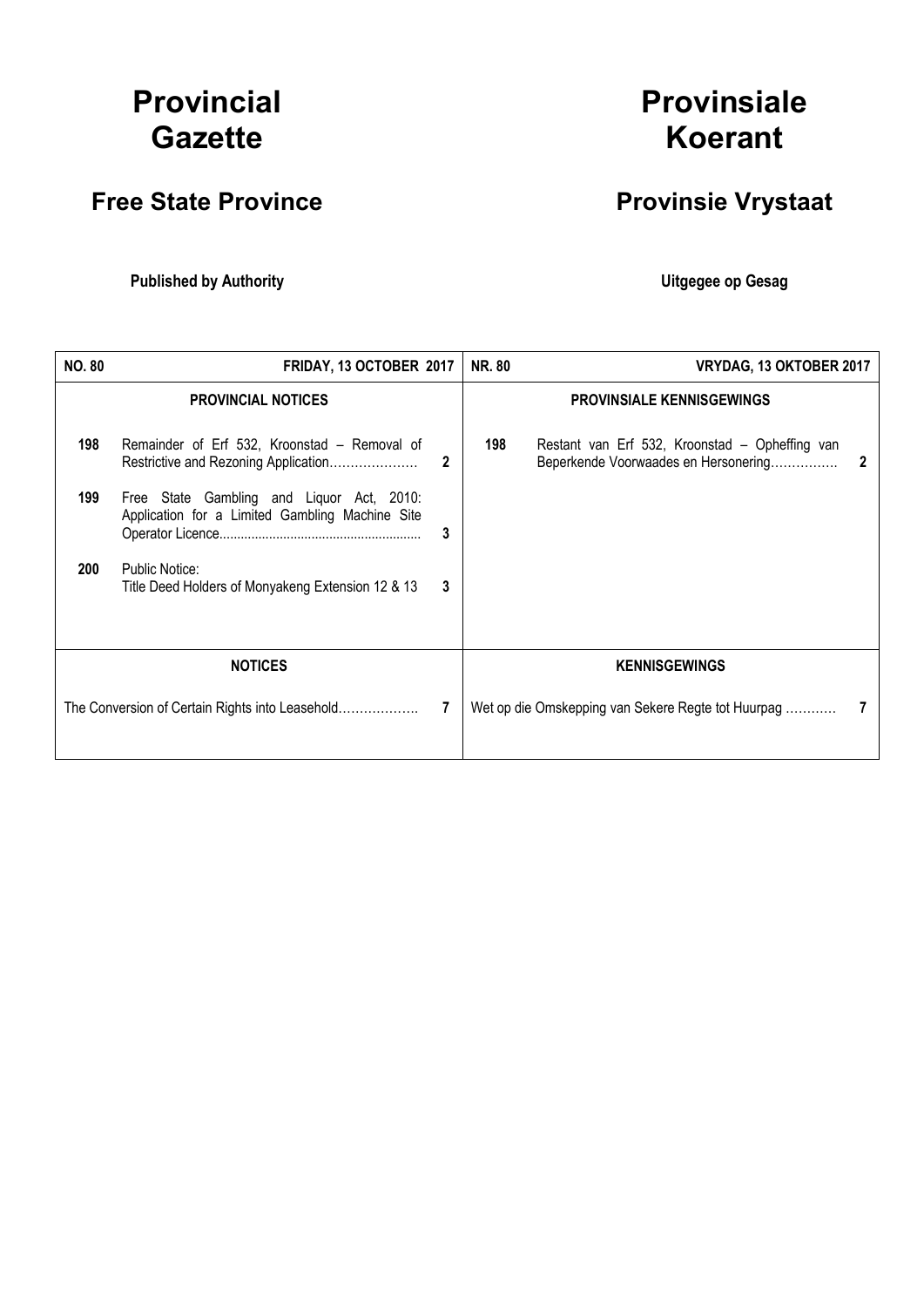| [PROVINCIAL NOTICE NO.198 OF 2017]                                                                                                                                                                                                                                                                                                                                                                                                                                                                                                                           |                                                                                        |                                      | [PROVINSIALE KENNISGEWING NR.198 VAN 2017]                                                                                                                                                                                                                                                                                                                                                                                                                                                                                                                                                           |                                                              |                                                                                                                                                                                                                                                                               |                                      |
|--------------------------------------------------------------------------------------------------------------------------------------------------------------------------------------------------------------------------------------------------------------------------------------------------------------------------------------------------------------------------------------------------------------------------------------------------------------------------------------------------------------------------------------------------------------|----------------------------------------------------------------------------------------|--------------------------------------|------------------------------------------------------------------------------------------------------------------------------------------------------------------------------------------------------------------------------------------------------------------------------------------------------------------------------------------------------------------------------------------------------------------------------------------------------------------------------------------------------------------------------------------------------------------------------------------------------|--------------------------------------------------------------|-------------------------------------------------------------------------------------------------------------------------------------------------------------------------------------------------------------------------------------------------------------------------------|--------------------------------------|
| REMAINDER OF ERF 532, KROONSTAD - REMOVAL OF<br>RESTRICTIVE AND REZONING APPLICATION.                                                                                                                                                                                                                                                                                                                                                                                                                                                                        | RESTANT VAN ERF 532, KROONSTAD - OPHEFFING VAN<br>BEPERKENDE VOORWAADES EN HERSONERING |                                      |                                                                                                                                                                                                                                                                                                                                                                                                                                                                                                                                                                                                      |                                                              |                                                                                                                                                                                                                                                                               |                                      |
| Notice is hereby given to all whom it may concern that, in terms of<br>the Moqhaka Local Municipality's Bay - Law on Municipal Land Use<br>Planning as approved per Provincial Gazette number 124 of 27<br>Novemver 2015 that Dr MA Wani intends applying to the Municipality<br>of Moqhaka for permission for the removal of clauses (f) and (i) of<br>Deed of Transfer T2647/2016, which applicable to the remainder of<br>of erf 532, Kroonstad and subsequent rezoning of the remainder of<br>erf 532, Kroonstad from "single residential" to business". |                                                                                        |                                      | Kennis geskied hiermee, ter algemene inligting in gevolge van die<br>plaaslike Municipaliteit se Grondgebruiksbeplanning -<br>Moqhaka<br>veordening, goedgekeur in Provinsiale Koerant nommer 124 van 27<br>November 2015 dat Dr Wani van voorneme is is om, 'n aansoek in te<br>dien by die Moqhaka Plaaslike Munisipaliteit vir die opheffing van<br>beperkte voorwaardes (f) en (i) van Titel Akte T2647/2016, want op<br>die restant van erf 532, Kroonstad van toepassing is en die<br>daaropvolgende hersonering van die restant van erf 532, Kroonstad<br>van die "enkel woon'na "besigheid". |                                                              |                                                                                                                                                                                                                                                                               |                                      |
| A copy of the provinsional application and supporting documentation<br>will be available for viewing during normal office hours at the office<br>the Manager Spatial Planning, Municipal Offices, Hill Street,<br>Kroonstad for a period of thirty (30) days from the date of the notice.                                                                                                                                                                                                                                                                    |                                                                                        |                                      | 'n Kopie van die voorlopige aansoek insluitende ale relevante planne<br>en vereiste documente sal vir insae beskikbaar wees Gedurende<br>normale kantoorure, by die kantoor van die Bestuurder:<br>Ruimtelike Beplanning, Munisipale kantore, Hillstraat, Kroonstad<br>tydperk van dertig (30) dae vanaf datum van hierdie kennisgewing.                                                                                                                                                                                                                                                             |                                                              |                                                                                                                                                                                                                                                                               |                                      |
| Any person or body who wishes to make an objection, comment or<br>representation to the application, is here invited to lodge and<br>substantiate their objection (within 30 days of the notification) in<br>writing to to the office of the Municipal Manager, PO BOX 302,<br>Kroonstad, 9500 provided that the objection stipulates the full<br>particulars of the objector (postal address, street address, telephone<br>number and e-mail address).                                                                                                      |                                                                                        |                                      | Enigie person of instansie wat beswaar, kommentaar of voorlegging<br>wil lewer tot die aansoek, word hiermee uitgenooi om hul beswaar,<br>tesame met die redes daarvoor {binne 30 dae van die kennisgewing}<br>skriftelik aan die kantoor van die Munisipale Bestuurder, Posbus 302,<br>Kroonstad, 9500 te lewe - op voorwaarde dat die beswaar volledig<br>besonderhede van die beswaarmaker insluit (posadres, straatadres,<br>telefoonnommer en e-posadres).                                                                                                                                      |                                                              |                                                                                                                                                                                                                                                                               |                                      |
| Any person who is unable to write may, during office hours, visit the<br>office of the Manager Saptial Planning where either the Land Use<br>Inspactor or the Clerical Assistant of this office will assist those by<br>transcribing their objections, comments or representations                                                                                                                                                                                                                                                                           |                                                                                        |                                      | Diegene wat nie skryf nie, kan gedurende kantoorure die kantoor van<br>die Bestuurder: Ruimtelik Beplanning besoek, waar of die<br>Grondgebruik Inspekteur of die Klerklike Assistant van hierdie kantoor<br>diegene sal bystaan met die transkribering van hul beswaar,<br>Kommentaar of voorlegging.                                                                                                                                                                                                                                                                                               |                                                              |                                                                                                                                                                                                                                                                               |                                      |
| Any person who submitted an objection, comment or representation,<br>will be notified in writing if a hearing will be held in respect of the<br>application.                                                                                                                                                                                                                                                                                                                                                                                                 |                                                                                        |                                      | Diegene wat n beswaar, kommentaar, kommentaar of voorlegging<br>gemaak het, sal skriftelik in kennis gestel word indien n verhoor ten<br>Opsigte van die aansoek gehou sal word                                                                                                                                                                                                                                                                                                                                                                                                                      |                                                              |                                                                                                                                                                                                                                                                               |                                      |
| A complete application with all the requested information,<br>documentation, plans and comments will subsequently be submitted<br>for the processing / consideration / approval at the office of the<br>Manager Spatial Planning, Hill Street, Kroonstad after all process<br>requirements have bee met for the finalization of the application.                                                                                                                                                                                                             |                                                                                        | Finalisering van die aansoek.        |                                                                                                                                                                                                                                                                                                                                                                                                                                                                                                                                                                                                      | veristes in terme van die aansoek proses nagekom is, vir die | 'n Volledige aansoek met al die vereiste inligting, documentasie,<br>planne en kommentaar sal daropvolgend ingedien en voorgele word<br>vir verwerking/oorweging/goedkeuring by die kantoor van die<br>Bestuurder: Ruimtelike Beplanning, Hillstraat, Kroonstad, nadat al die |                                      |
| <b>Agent Contact Details</b>                                                                                                                                                                                                                                                                                                                                                                                                                                                                                                                                 |                                                                                        | <b>Owner Contact Details:</b>        | Agent Kontak<br>Eienaar Kontact Besonderhede<br>Besonderhede                                                                                                                                                                                                                                                                                                                                                                                                                                                                                                                                         |                                                              |                                                                                                                                                                                                                                                                               |                                      |
| Company<br>Name and /<br>or<br>Surname                                                                                                                                                                                                                                                                                                                                                                                                                                                                                                                       | Company<br>Name and /<br>or<br>Surnname                                                | Dr MA Wani                           | Firma naam<br>En / of van                                                                                                                                                                                                                                                                                                                                                                                                                                                                                                                                                                            |                                                              | Firma naam<br>En / of van                                                                                                                                                                                                                                                     | Dr MA Wani                           |
| Postal<br>Address:                                                                                                                                                                                                                                                                                                                                                                                                                                                                                                                                           | Postal<br>Address:                                                                     | Po Box 100<br>Kroonstad              | Posadres:                                                                                                                                                                                                                                                                                                                                                                                                                                                                                                                                                                                            |                                                              | Posadres:                                                                                                                                                                                                                                                                     | Posbus 100<br>Kroonstad              |
| Physical<br>Address:                                                                                                                                                                                                                                                                                                                                                                                                                                                                                                                                         | Physical<br>Vyyuvec.                                                                   | 3 Kleinschmidt<br>Street,<br>Elendie | Straatadres                                                                                                                                                                                                                                                                                                                                                                                                                                                                                                                                                                                          |                                                              | Straatadres                                                                                                                                                                                                                                                                   | Kleinschmidt<br>straat 3,<br>Elondia |

Elandia, kroonstad

Address:

Address:

Elandia, Kroonstad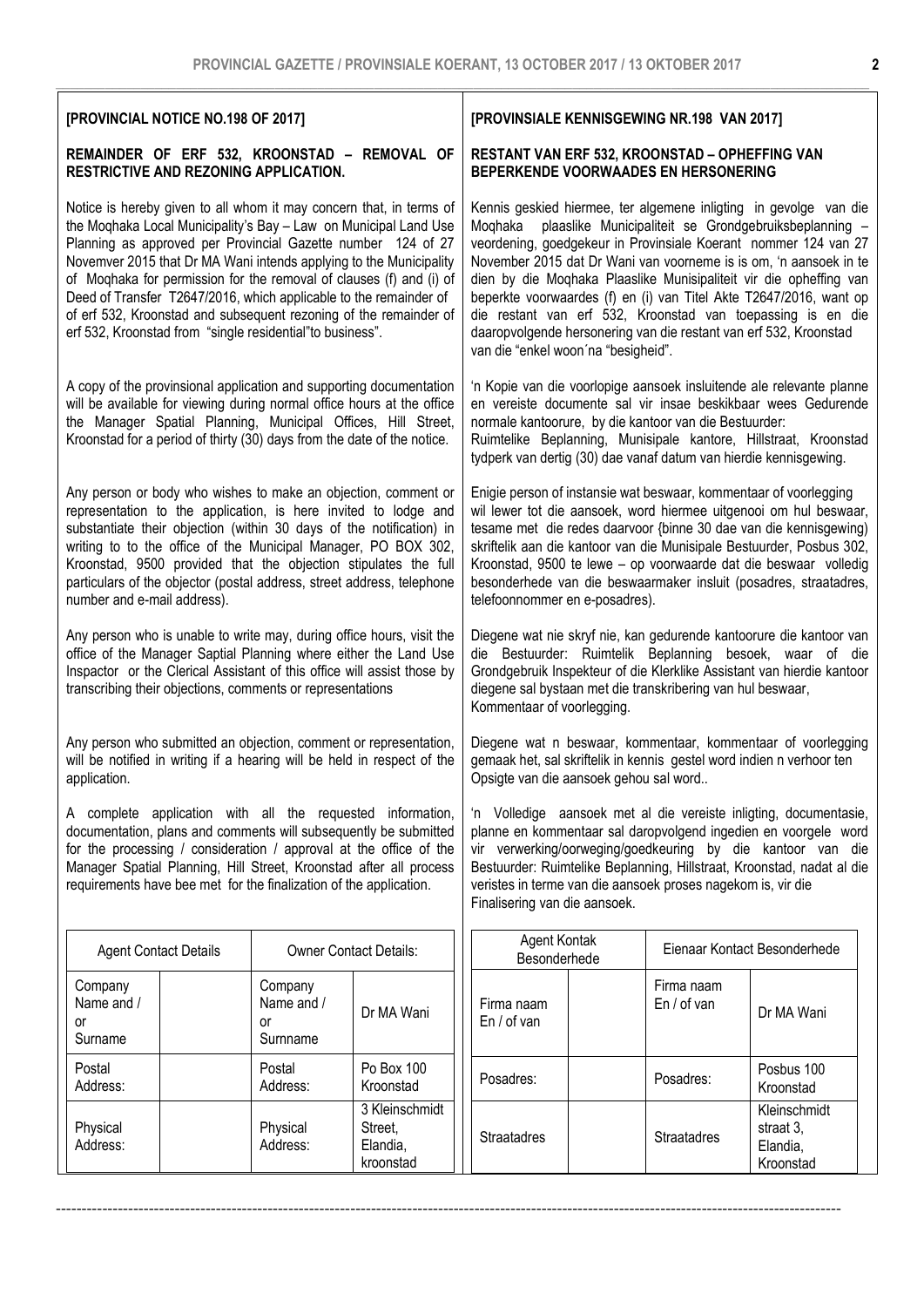#### [PROVINCIAL NOTICE NO.199 OF 2017]

#### FREE STATE GAMBLING AND LIQUOR ACT, 2010 APPLICATION FOR A LIMITED GAMBLING MACHINE SITE OPERATOR LICENCE

Notice is hereby given that:

- 1. Pieter Johannes Von Abo trading as, Las Vegas Tavern at Erf No. 891 Ebbis Gebou, Bothaville
- 2. Hermina Susanna Reynders trading as, Theunissen African Restaurant at 12 Potgieter Street, Theunissen
- 3. Athric Mafika Msibi trading as, Blue Ray Tavern at Erf No. 635 De Beer Street, Wepener
- 4. Kathleen Annelise Van Heerden trading as, Kanja Cafe at Corner Olivier and Van Rensburg Street, Kestell
- 5. Mncedisi Ngqakamba trading as, Fish Bar at 1119 V-Section, Botshabelo
- 6. Limakatso Josephina Moleleki trading as, Beverly Tavern at 507 Matwabeng, Senekal
- 7. Molefi Seitheisho Seitheisho trading as, Ali's Tavern at Erf 137, Tswaragang, Dealsville
- 8. Johann Christoffel Smit trading as, Na Die Oos Pub at Erf 33, No. 5 Brand Street, Dewetsdorp

Intends submitting an application to the Free State Gambling, Liquor and Tourism Authority for a Limited gambling machine site operator license at above mentioned sites.

These applications will be open for public inspection at the offices of the Free State Gambling, Liquor and Tourism Authority from 13 October 2017 to 13 November 2017. Attention is directed to the proviso of section 67 of Free State Gambling and Liquor Authority Act, 2010 which makes provision for lodging of written representations in respect of the application. Such representations should be lodged with the Chief Executive Officer, Free State Gambling, Liquor and Tourism Authority, PO Box 9229, Bloemfontein, Free State, 9300, within 30 days from 13 October 2017. Any persons submitting representations should state in such representation whether or not they wish to make oral representations at the hearing of the application.

#### [PROVINCIAL NOTICE NO.200 OF 2017]

The Department of Human Settlements and the Nala Local Municipality hereby give notice of an amendment on the Title Deeds of all legal owners of erven in Monyakeng Extension 12 & 13 (see attached list of owners and the affected erven). An amendment is required to be done on existing Title Deeds in order to address the municipal services servitudes that must be registered on the erven. The Erven and the list of legal owners will be published on the Nala Municipal notice board.

All legal owners that appear on the list must contact the Municipal Official. Legal owners that wish to object to the amendment of their Title Deeds must submit their objection with appropriate reasons in writing to the following Municipal official before or on: 20 November 2017.

#### Contact Person: Mr Chris Mokomela Contact Number: 079 874 0109 Closing Date: 20 November 2017

# Mr BC MOKOMELA Municipal Manager Number of the Municipal Manager of the Municipal Manager of the Municipal Manager

| <b>MONYAKENG</b><br><b>EXTENSION</b> | <b>BENEFICIARY</b><br><b>STAND NUMBER</b> | <b>NAME &amp; SURNAME</b>    | <b>ID NUMBER</b> |
|--------------------------------------|-------------------------------------------|------------------------------|------------------|
| 12                                   | 5746                                      | Elsie Mangaka Setheiso       | 5407050788084    |
| 12                                   | 5750                                      | Kgaoletsa Simon Ncheche      | 6008085777081    |
| 12                                   | 5753                                      | Morokoane Johannes Mothibedi | 6501275615087    |
| 12                                   | 5763                                      | Samson Zisile Mhambi         | 6605175528082    |
| 12                                   | 5769                                      | Cynthia Thandi Mathiso       | 8509081163083    |
| 12                                   | 5772                                      | Jeanette Sellwane Leeto      | 9208200902088    |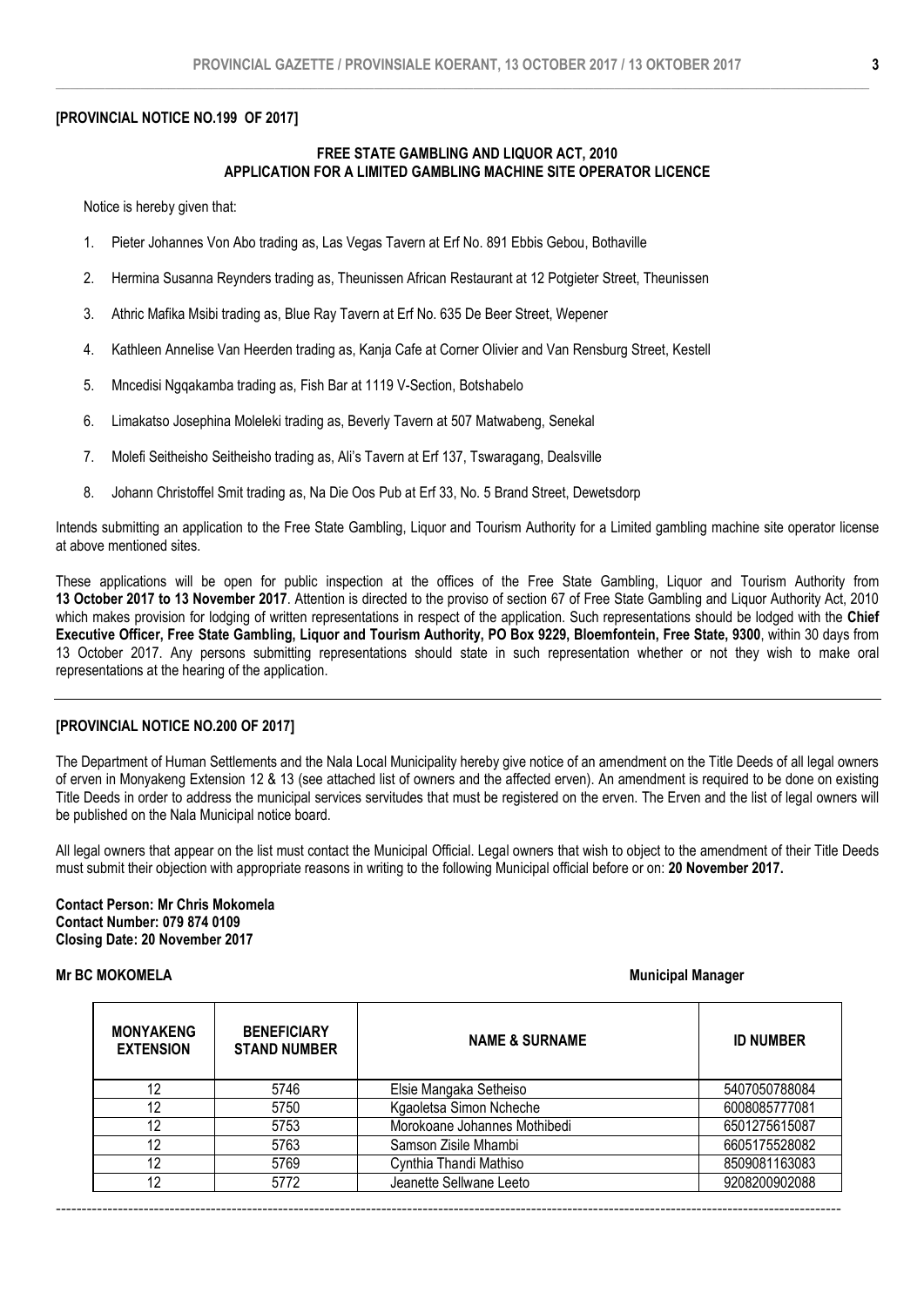| 12              | 5773              | Moranang Isaac Phahlametsing        | 7312245743085 |
|-----------------|-------------------|-------------------------------------|---------------|
| $\overline{12}$ | 5779              | Modala Petrus Mokgosi               | 6410075810080 |
| 12              | 5781              | Motsoamasimo Maria Mpatane          | 9102110396087 |
| $\overline{12}$ | 5787              | Katazile Petrus Mtsi                | 6301015738087 |
| $\overline{12}$ | 5792              | Tseko Joseph Sebatli                | 6702285289083 |
| 12              | 5793              | Jacob Molapisi Mokaloka             | 6904255442086 |
| $\overline{12}$ | $\overline{5795}$ | Cora Lekota                         | 5306140661089 |
| $\overline{12}$ | 5818              | Moithomi Evodia Setseke             | 7512140503084 |
| 12              | 5828              | Mohloioa Gert Polori                | 4108025299089 |
| 12              | 5829              | Engelinah Nontembiso Blom           | 7310010330088 |
| $\overline{12}$ | 5830              | Joseph Mosala                       | 5001315371081 |
| $\overline{12}$ | 5831              | Nosipho Lenah Dial                  | 4701070597082 |
| $\overline{12}$ | 5872              | Dikeledi Selina Kgang               | 5811050746085 |
| $\overline{12}$ | 5873              | Machobane Aaron Leeuw               | 8208075751082 |
| $\overline{12}$ | 5875              | Mojabeng Merriam Mokhosi            | 5105150679084 |
| $\overline{12}$ | 5877              | Sabata Petrus Leeto                 | 6206285479082 |
| $\overline{12}$ | 5884              | Lerata Dewert Rakometsi             | 5204245578086 |
| $\overline{12}$ | 5894              | Madiphoko Marie Makgowe             | 6801110289084 |
| $\overline{12}$ | 5899              | Lehula Julia Moshodi                | 6202200543086 |
| 12              | 5926              | Pulane Welhemina Rapudungwane       | 5808140409088 |
| $\overline{12}$ | 5928              | Teboho Phillip Moshane              | 9304265334083 |
| $\overline{12}$ | 5931              | Maseabata Maria Pholwana            | 5105210455087 |
| 12              | 5934              | Ntshiwa Elisa Khotle                | 5411220267086 |
| $\overline{12}$ | 5935              | Letseka Piet Maseko                 | 3205155320080 |
| $\overline{12}$ | 5936              | Maria Bontes                        | 4407020402080 |
| 12              | 5939              | Nomtjala Alina Molaudi              | 4612130482084 |
| $\overline{12}$ | 5944              | Nomvula Sara Ncana                  | 6112120567083 |
| $\overline{12}$ | 5946              | Ntombi Julia Mothibedi              | 6709200309086 |
| $\overline{12}$ | 5948              | Mookgo Anna Molete                  | 7106300354089 |
| $\overline{12}$ | 5954              | Nozebonele Martha Dick              | 7009070304088 |
| 12              | 5956              | Maseleboho Elisa Mahoko             | 6611090535087 |
| $\overline{12}$ | 5967              | Sana Mosasiwedwa Van Donder         | 7509160037084 |
| $\overline{12}$ | 5970              | Maketsatsi Selina Motsabi           | 7010010889089 |
| 12              | 5975              | Simon Teboho Monkhe                 | 6403215786088 |
| $\overline{12}$ | 5978              | Elizabeth Nolisizi Selemeni         | 6608240056089 |
| $\overline{12}$ | 5982              | Isaac Maleho Rapulane               | 6803105741087 |
| 12              | 5984              | Sebongile Patricia Ngomba           | 7910250582080 |
| 12              | 5985              | Nelly Thabdi Mthombeni              | 7110150627081 |
| 12              | 5986              | Sikalobe Emogen Molutsi             | 7909180542083 |
| $\overline{12}$ | 5987              | Lovergirl Mathiso                   | 8501060274080 |
| 12              | 5992              | Anna Malehlohonolo Ramatsoele       | 8511180477083 |
| 12              | 5993              | Mmotseng Julia Leeto                | 6810020373086 |
| 12              | 5995              | Masingoaneng Kelebogile Makolomakoe | 5707100720080 |
| 12              | 5997              | Molelekeng Ennie Sekho              | 6512160423081 |
| 12              | 6001              | Tulutulu Daniel Kgoare              | 6101055401087 |
| 12              | 6005              | Mamokoena Justina Mokoena           | 5908120513089 |
| 12              | 6006              | Mpho Elizabeth Mafoyane             | 7411170492088 |
| 12              | 6012              | Enock Galeboe Tlhogo                | 7311025459086 |
| 12              | 6014              | Zika Hester Tsiane                  | 7102150596085 |
| 12              | 6015              | Maria Mathabo Thetele               | 9206300236084 |
| 12              | 6016              | Robert Mzaefane Sonkwala            | 5707285320086 |
| 12              | 6019              | Suzan Mamoeketsi Matsunyane         | 6505090481088 |
| 12              | 6023              | Shuping Mishaele Matlhoko           | 4901225496087 |
| $\overline{12}$ | 6026              | Ramoroa Isaac Vinger                | 6808215559089 |
| $\overline{12}$ | 6031              | Koloi Silas Mokodutlo               | 6509075731087 |
| $\overline{12}$ | 6037              | Dieketseng Jacqueline Maruno        | 8906120346085 |
| $\overline{12}$ | 6041              | Mpoetsi Shadrach Molefi             | 6104185351081 |
| 12              | 6044              | Dikeledi Maria Seleke               | 6506190660084 |
| $\overline{12}$ | 6045              | Mapasekaliza Seleke                 | 9412110863089 |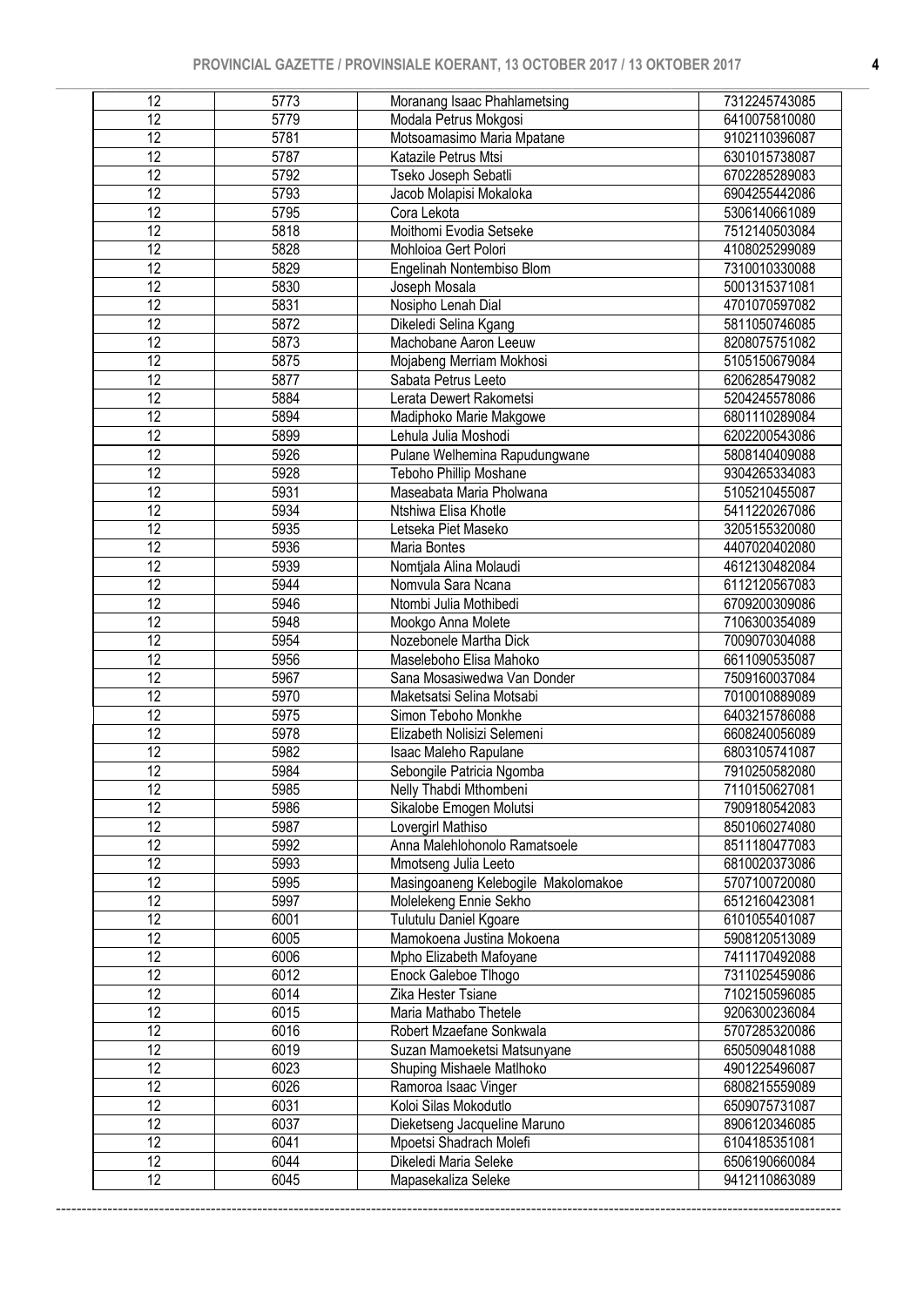| 12              | 6051 | Adam Ramarea Rapudungoane      | 6809045363080  |
|-----------------|------|--------------------------------|----------------|
| $\overline{12}$ | 6058 | Sisi Emily Blom                | 4708200241085  |
| 12              | 6074 | Molelekoa Samuel Masisi        | 7601055513087  |
| $\overline{12}$ | 6075 | Mary Puseletso Lekota          | 6405070325084  |
| $\overline{12}$ | 6079 | Nondlela Emily Blom            | 6305120361081  |
| $\overline{12}$ | 6089 | Batsietseng Jonas Ntshidi      | 7103275282080  |
| 12              | 6090 | Martha Mamiki Mpempe           | 6106030288087  |
| $\overline{12}$ | 6092 | Nobantu Joyce Loane            | 7107300449085  |
| $\overline{12}$ | 6101 | Remokae Selina Letsoara        | 6706180460087  |
| $\overline{12}$ | 6103 | Ntolikazi Stofline Maphisa     | 6410150361082  |
| $\overline{12}$ | 6112 | Kgasapane William Kgasapane    | 6408225751089  |
| $\overline{12}$ | 6121 | Mohotsuna John Kgasapane       | 6707135520082  |
| $\overline{12}$ | 6122 | Matsie Claudine Binda          | 9512300317083  |
| $\overline{12}$ | 6124 | Monaheng Frans Lehola          | 7203025518088  |
| 12              | 6128 | Sanah Motshehoane Matsepe      | 4712080539089  |
| $\overline{12}$ | 6129 | Moorosi Esania Thaise          | 8210115718089  |
| 12              | 6130 | Nelly Nolungephi Tsholoba      | 7212120837087  |
| $\overline{12}$ | 6135 | Tseko Oupa Joseph Ndweni       | 5801235518087  |
| $\overline{12}$ | 6140 | Sindiswa Geneviview Mokwakwa   | 9108040389084  |
| 12              | 6142 | Masabata Caroline Tlale        | 7809100611083  |
| $\overline{12}$ | 6143 | Ben Menyatso Vinger            | 5905315344080  |
| $\overline{12}$ | 6165 | Sabata Paulos Honono           | 7102026680089  |
| 12              | 6166 | Samuel Thato Mbongwe           | 750826417084   |
| $\overline{12}$ | 6168 | Johannes Nganthini Bayo        | 8812165608084  |
| $\overline{12}$ | 6176 | Josephine Mmadikotsi Namanyane | 7510080556088  |
| 12              | 6184 | Dimakatso Esther Namanyane     | 6708240477085  |
| $\overline{12}$ | 6186 | Augus Sankutu Thibakhoane      | 5801185535081  |
| $\overline{12}$ | 6192 | Setedi Monokoa Hendrick Mbotho | 7707195409084  |
| $\overline{12}$ | 6199 | Annah Innocent Makhale         | 8805130397080  |
| $\overline{12}$ | 6204 | Julia Thoriso Mashoai          | 6605140452087  |
| 12              | 6205 | Moeti Phillip Funani           | 6312125659089  |
| $\overline{12}$ | 6219 | Mmatseng Magdalena Motseki     | 7703020451086  |
| 13              | 6308 | Philip Tshidiso Pitse          | 7801016799086  |
| $\overline{13}$ | 6318 | Goitsemang Mary Seane          | 6308070679080  |
| 13              | 6319 | Photho Mitta Mohale            | 6310010260088  |
| $\overline{13}$ | 6320 | Elizabeth Mampe Takalimane     | 5701280294081  |
| 13              | 6330 | Tlhoiloe Elizabeth Hloempu     | 6406130402087  |
| 13              | 6332 | Evelyn Boniwe Mokgosi          | 8603100387086  |
| 13              | 6334 | Moselantja Sinah Ntonyane      | 51120800597089 |
| 13              | 6347 | Jan Mvula Blom                 | 6702095419086  |
| 13              | 6349 | Annanias Kebalepile Mahoko     | 6805046021081  |
| 13              | 6350 | Molefi Joseph Monwametsi       | 7009056232089  |
| 13              | 6351 | Notmbizodwa Elisa Boneni       |                |
| 13              | 6364 | Masekara Suzan Tsamai          | 6910050841083  |
| 13              | 6365 | Neo Sehloho                    | 9802275234086  |
| 13              | 6367 | Lydia Moduma                   | 5303090680086  |
| 13              | 6369 | Dipuo Joyce Morake             | 7702190209084  |
| 13              | 6390 | Deliwe Gina Ntsoso             | 6910220783082  |
| 13              | 6391 | Pule Johannes Valatine Kgana   | 6202125746087  |
| 13              | 6396 | Dimakatso Welhemina Maisa      | 6302080531084  |
| 13              | 6443 | Modiehi Leah Tshaka            | 7610130399081  |
| 13              | 6444 | Lindiwe Dorah Vas              | 7409280864089  |
| 13              | 6461 | Matshotsho Enoch Viyelwa       | 6704025332082  |
| 13              | 6469 | Salala Hester Thibakhoana      | 3905160243082  |
| 13              | 6495 | Nomgidi Letina Takagasi        | 7610080892085  |
| 13              | 6497 | Mpho Elisa Makhwahle           | 7502030582082  |
| 13              | 6498 | Tshepiso Johannes Manesa       | 7202035713085  |
| 13              | 6501 | Tello Johannes Molutsi         | 7701185795081  |
|                 |      |                                |                |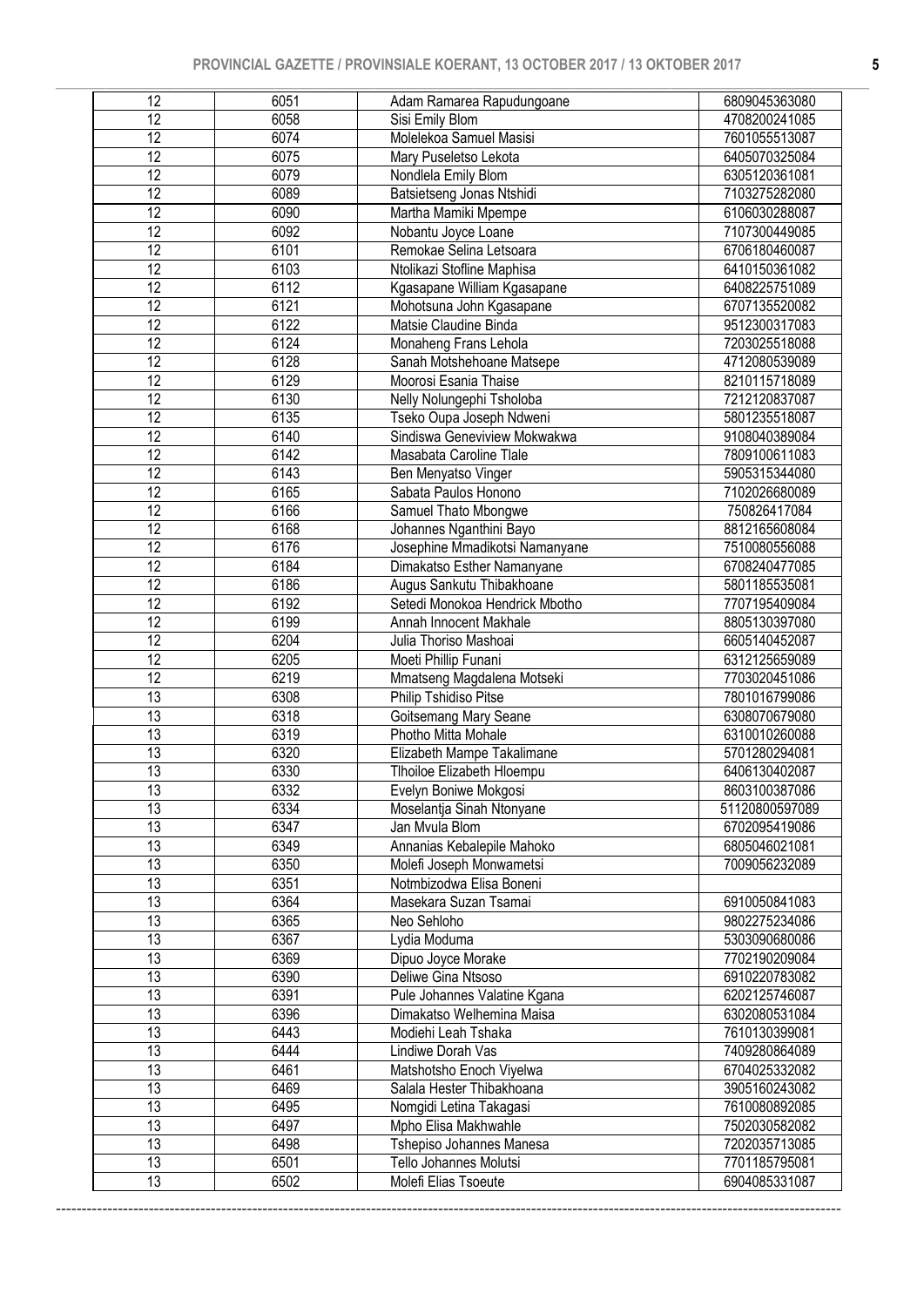| 13              | 6528 | Cecilia Madikeledi Montshi    | 8912121371080 |
|-----------------|------|-------------------------------|---------------|
| $\overline{13}$ | 6541 | Popi Martha Letebele          | 6702130428084 |
| 13              | 6543 | Neo Andrew Taole              | 7702285413088 |
| $\overline{13}$ | 6549 | Matshidiso Lydia Gasengake    | 8805100250087 |
| $\overline{13}$ | 6551 | Pitso Petrus Lekopa           | 8201286049081 |
| $\overline{13}$ | 6586 | Jacob More Molaudi            | 7404056501080 |
| $\overline{13}$ | 6597 | Mmabatho Grace Ntebele        | 9010220327084 |
| $\overline{13}$ | 6602 | Lydia Mikie Mabote            | 5512180772088 |
| $\overline{13}$ | 6605 | Tsietsi Simon Thebeapelo      | 3308255179081 |
| 13              | 6622 | Falakhe Jonas Skoro           | 7612145630088 |
| $\overline{13}$ | 6624 | Mmamoleko Emily Tsolo         | 6712120403088 |
| $\overline{13}$ | 6626 | Jeanette Dimakatso Mohapi     | 7806030898087 |
| $\overline{13}$ | 6628 | Vuyelwa Elizabeth Hollane     | 6202130580083 |
| $\overline{13}$ | 6647 | Tebele Simon Seeco            | 7312026035081 |
| $\overline{13}$ | 6651 | Nombali Letty Dlamini         | 7705110640080 |
| $\overline{13}$ | 6655 | Paul Monnakgotla Sehloho      | 7206255811081 |
| $\overline{13}$ | 6657 | Molelekoa Simon Phumo         | 4905155289081 |
| $\overline{13}$ | 6659 | Senyane Abram Moeane          | 5912245184081 |
| $\overline{13}$ | 6665 | Dintletse Meriam Rapudungoane | 6709220572085 |
| $\overline{13}$ | 6666 | <b>Isak Tshediso Maile</b>    | 6605095533089 |
| $\overline{13}$ | 6668 | Johannes Moeti Moeti          | 6605055300081 |
| $\overline{13}$ | 6674 | Nnnah Ntebaleng Lekgalanyane  | 6407300526085 |
| $\overline{13}$ | 6675 | Ramatsilili Simon Khumisi     | 5109025613088 |
| $\overline{13}$ | 6676 | Evelyn Mamoeletsi Kokoana     | 6311111044082 |
| $\overline{13}$ | 6687 | Simon Kgosi Seobi             | 7309045811088 |
| $\overline{13}$ | 6690 | Kabelo Daniel Motlhabane      | 6604195650083 |
| $\overline{13}$ | 6691 | Manasana Anna Molefe          | 3801013141088 |
| $\overline{13}$ | 6694 | Mamoqebelo Dinah Soul         | 6901040367081 |
| $\overline{13}$ | 6695 | Woensdag Nzael Swartz         | 5512275528080 |
| 13              | 6698 | Eveline Modiehi Masisi        | 7809230252089 |
| 13              | 6701 | Moeketsi Metthews Tjotsane    | 7301026240080 |
| 13              | 6704 | Dimakatso Selina Mokgosi      | 5903020950085 |
| 13              | 6709 | Lucia Zoliswa Tofile          | 9504030469086 |
| 13              | 6715 | Nokofa Paulina Blom           | 2102150106088 |
| 13              | 6723 | Shadrack Selemela Matsoso     | 6808265387084 |
| $\overline{13}$ | 6734 | Ramaqele Ishmael Mazibuko     | 7501165552084 |
| 13              | 6735 | Mathabo Elizabeth Tau         | 8002060412085 |
| 13              | 6737 | Agnes Mamosala Mafoa          | 7401060349084 |
| 13              | 6739 | Daniel Kgutsanalo Tsodi       | 7006155391089 |
| 13              | 6741 | Sello Simon Monang            | 6507035742086 |
| 13              | 6742 | Lehlohonolo Michael Mosala    | 7703165851082 |
| 13              | 6745 | George Nthako Malefane        | 8304295798084 |
| 13              | 6747 | Theresia Mohanuwa Taole       | 6704190421082 |
| 13              | 6752 | David Dingaan Pusoyabone      | 4605125494080 |
| 13              | 6755 | Molelekoa Thomas Moshodi      | 7303295642087 |
| 13              | 6758 | Winnie Mamokgosi Thibakgoane  | 9804060657083 |
| 13              | 6761 | Morake Lazarus Senkge         | 7601235450085 |
| 13              | 6765 | James Mosola Seleke           | 7605315359082 |
| 13              | 6771 | Nomathemba Mavis Moenyane     | 6302010919086 |
| 13              | 6780 | Kedibane Sofie Dick           | 6903031675084 |
| 13              | 6789 | Tsietsi Isaac Keketsi         | 7510085891084 |
| 13              | 6792 | Semakale Joseph Sephiri       | 7405075440085 |
| 13              | 6797 | Alice Puseletso Khohlokoane   | 5204100597080 |
| 13              | 6799 | Motshabi Emily Mosala         | 5904190304087 |
| 13              | 6800 | Ephraim Masilo Mohajane       | 7408035324084 |
| 13              | 6806 | Mmanthalla Alina Phumo        | 6107010559083 |
| 13              | 6810 | Mzwandile Samuel Selemela     | 7707155969085 |
| 13              | 6816 | Ntoile Julia Thulo            | 5111300331089 |
| 13              | 6835 | Kgosiebone Abel Dasheka       | 6406045388082 |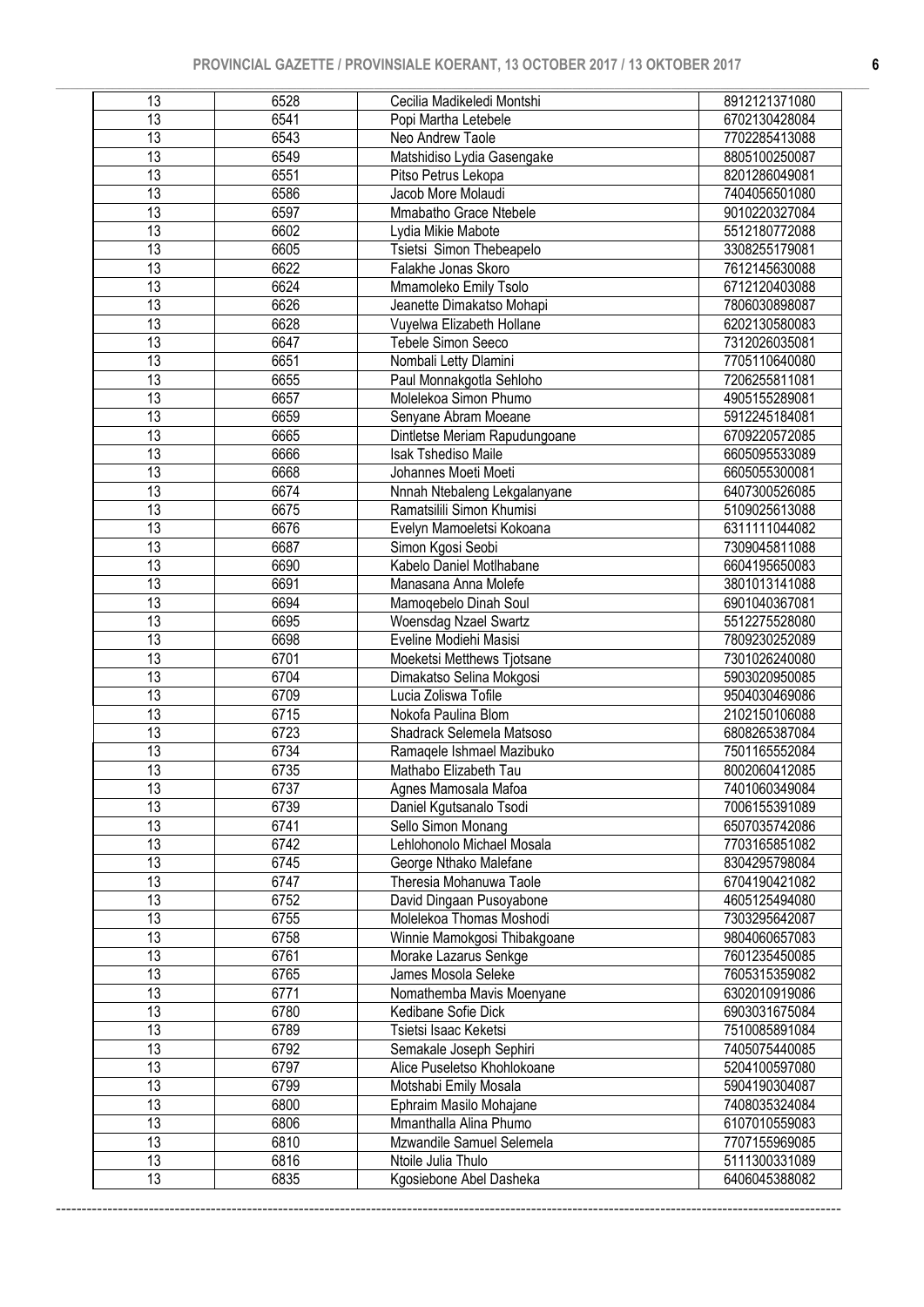|  | 6842 | Mosito John Taole       | 7901235513084     |
|--|------|-------------------------|-------------------|
|  | 6865 | Jack Moialefa Makashia  | 145980085<br>.301 |
|  | 6889 | Julia Nontozakhe Mhambi | 7402280529083     |

#### ANNEXURE B

#### NOTICE OF INQUIRY

#### REGULATION 3 (1)

#### The Conversion of Certain Rights into Leasehold or Ownership Act, 1988 (Act No. 81 of 1988)

It is hereby made known that:

- (a) I, Kopung Ralikontsane, Director General of the Free State Provincial Government, intend to conduct an inquiry concerning the determination and declaration of rights of leasehold or ownership as referred to in section 2(1) of the Conversion of Certain Rights into Leasehold or Ownership Act, 1988, Act, 1988, in respect of the affected sites contained in the accompanying list and situated in the areas of jurisdiction of the Municipality of MANGAUNG
- (b) Any person who intends lodging an objection to or claim regarding such declaration, shall direct such objection or claim in writing to the Director General, Free State Provincial Government, P. O. Box 211, Bloemfontein, 9300, to reach this address on or before 16:00 on 13 November 2017.

DIRECTOR GENERAL

#### AANHANGSEL B

KENNISGEWING VAN ONDERSOEK

REGULASIE 3 (1)

#### Wet op die Omskepping van Sekere Regte tot Huurpag of Eiendomsreg, 1988 (Wet 81 van 1988)

Hiermee word bekend gemaak dat:

- (a) Ek, Kopung Ralikontsane, Direkteur Generaal van die Provinsie Vrystaat, van voorneme is om 'n ondersoek aangaande die bepalings en verklaring van regte van huurpag of eiendomsreg soos bedoel in artikel 2 (1) van die Wet op die Omskepping van Sekere Regte tot Huurpag of Eiendomsreg, 1988 ten opsigte van die geaffekteerde persele in die meegaande lys vervat, en geleë binne die regsgebied van die Munisipaliteit van MANGAUNG in te stel.;
- (b) enige persoon wat 'n beswaar teen of 'n aanspraak aangaande sodanige verklaring wil maak, sodanige beswaar of aanspraak skriftelik moet rig aan die Direkteur – Generaal, Vrystaat Provinsiale Regering, Posbus 211, Bloemfontein, 9300, om die adres voor of op 16:00 op 13 November 2017 te bereik.

#### DIREKTEUR- GENERAAL

| Geaffekteerde persele                  | Volle voorname en van                                                                       | <b>Identiteitsnommer</b>                                                     |
|----------------------------------------|---------------------------------------------------------------------------------------------|------------------------------------------------------------------------------|
| <b>Affected sites</b>                  | Full christian names, surnames                                                              | Identity number                                                              |
| <b>BLOEMFONTEIN</b><br><b>MANGAUNG</b> |                                                                                             |                                                                              |
| 22580 Ext 2                            | <b>Bahedile Dorothy Molekane</b>                                                            | 400324 0285 08 0                                                             |
| 22167 ext 2                            | Washington Serwalo Tshabadira<br>Moroesi Suzan Tshabadira<br>Puleng Neria Vubela            | 791213 5826 08 8<br>600121 0660 08 2<br>380330 0151 08 5                     |
| 22213 ext 2                            | Motlagomang Ruth Phaladi                                                                    | 501109 0658 08 1                                                             |
| 22365 ext 2                            | Makoase Lydia Ngxukuma                                                                      | 490321 0331 08 9                                                             |
| 22113 ext 2                            | Alexander Zandi Twaie                                                                       | 440115 5132 08 3                                                             |
| 24326 ext 5                            | Mojaki David Morata<br>Mokone Jacob Morata<br>Matlhape Emmah Melamu<br>Motlale Maria Morata | 580605 5409 08 5<br>440324 5440 08 8<br>500604 0675 08 6<br>461007 0535 08 5 |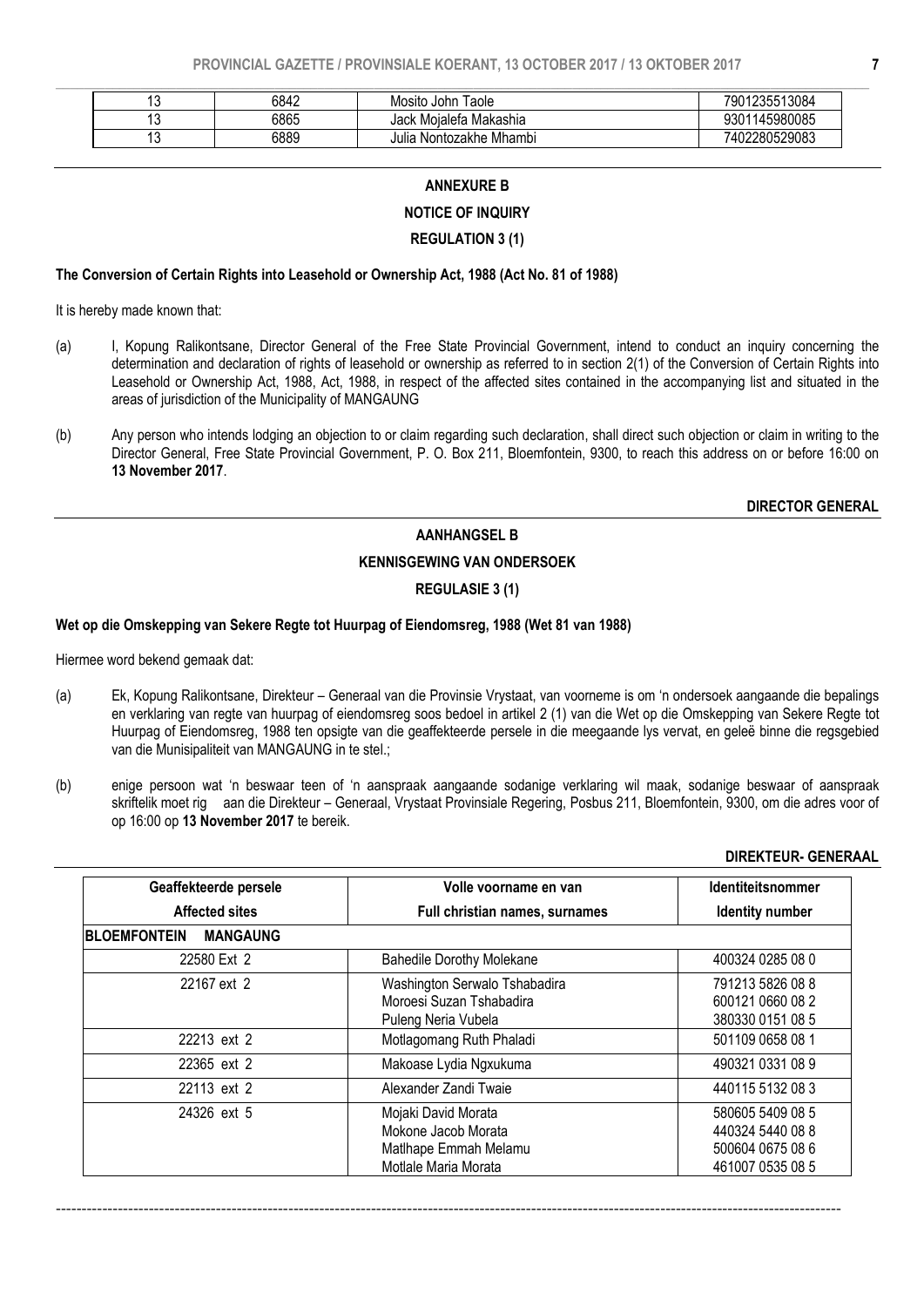| 24045 ext 5 | Tshimokae Sarah Seate<br>Tshegofatso Thebe | 571119 0757 08 2<br>890903 0187 08 6 |
|-------------|--------------------------------------------|--------------------------------------|
| 25522 ext 6 | Mantoa Josephina Nkohlongwana              | 530412 0239 08 3                     |
| 28325 ext 6 | Phomodi Petrus Modise                      | 440524 5371 08 0                     |
| 28372 ext 6 | Tseko Emmanuel Mokhali                     | 581107 5879 08 5                     |
| 28272 ext 6 | Nomqibelo Agnes Mogaecho                   | 461225 0174 08 1                     |
| 28398 ext 6 | Mamokete Josephine Pulumo                  | 560112 0738 08 3                     |

# ANNEXURE C

## NOTICE OF DETERMINATION

#### [REGULATION 4]

#### The Conversion of Certain Rights into Leasehold or Ownership Act, 1988 (Act No. 81 of 1988)

It is hereby made known:

- (a)(i) that the Director General determined that he intends to declare ownership in respect of the affected sites (situated within the area of jurisdiction the Municipality of MANGAUNG) indicated in column 1 of the Schedule, have been granted to the persons indicated in column 2 of the Schedule; and
- (a)(ii) that it is indicated in column 3 of the Schedule whether the person reflected in the said column 2 is also the occupier as contemplated in section 2(2) of the Act.

## DIRECTOR GENERAL

## AANHANGSEL C

## KENNISGEWING VAN BEPALING

#### [REGULASIE 4]

#### Wet op die Omskepping van Sekere Regte tot Huurpag of Eiendomsreg, 1988 (Wet No. 81 van 1988)

Hiermee word bekend gemaak dat:

- (a)(i) dat die Direkteur-generaal bepaal het dat hy voornemens is om te verklaar dat eiendomsreg ten opsigte van die geaffekteerde persele (geleë binne die regsgebied van die Munisipaliteit van MANGAUNG) aangedui in kolom 1 van die bylae, verleen te gewees het aan die persone aangedui in kolom 2 van die Bylae; en
- (a)(ii) dat in kolom 3 van die Bylae aangedui word of die persoon in genoemde kolom 2 aangedui ook die okkupeerder is soos in artikel 2(2) van die Wet beoog:

#### DIREKTEUR-GENERAAL

| Column 1<br>Kolom 1<br><b>Affected sites</b><br>Geaffekteerde<br>persele | Column <sub>2</sub><br>Kolom <sub>2</sub><br>Name of person to whom the<br><b>Director General intends to</b><br>declare a right of ownership<br>Naam van persoon wat die<br>Direkteur-generaal voornemens<br>is te verklaar eiendomsreg<br>verleen te gewees het. | Column 3<br>Kolom <sub>3</sub> |                  |
|--------------------------------------------------------------------------|--------------------------------------------------------------------------------------------------------------------------------------------------------------------------------------------------------------------------------------------------------------------|--------------------------------|------------------|
| <b>BLOEMFONTEIN</b>                                                      | <b>MANGAUNG</b>                                                                                                                                                                                                                                                    |                                | <b>ESTATE NO</b> |
| 24503 EXT 5                                                              | MABEKI EMMANUEL KHOOANE                                                                                                                                                                                                                                            | YES / JA                       |                  |